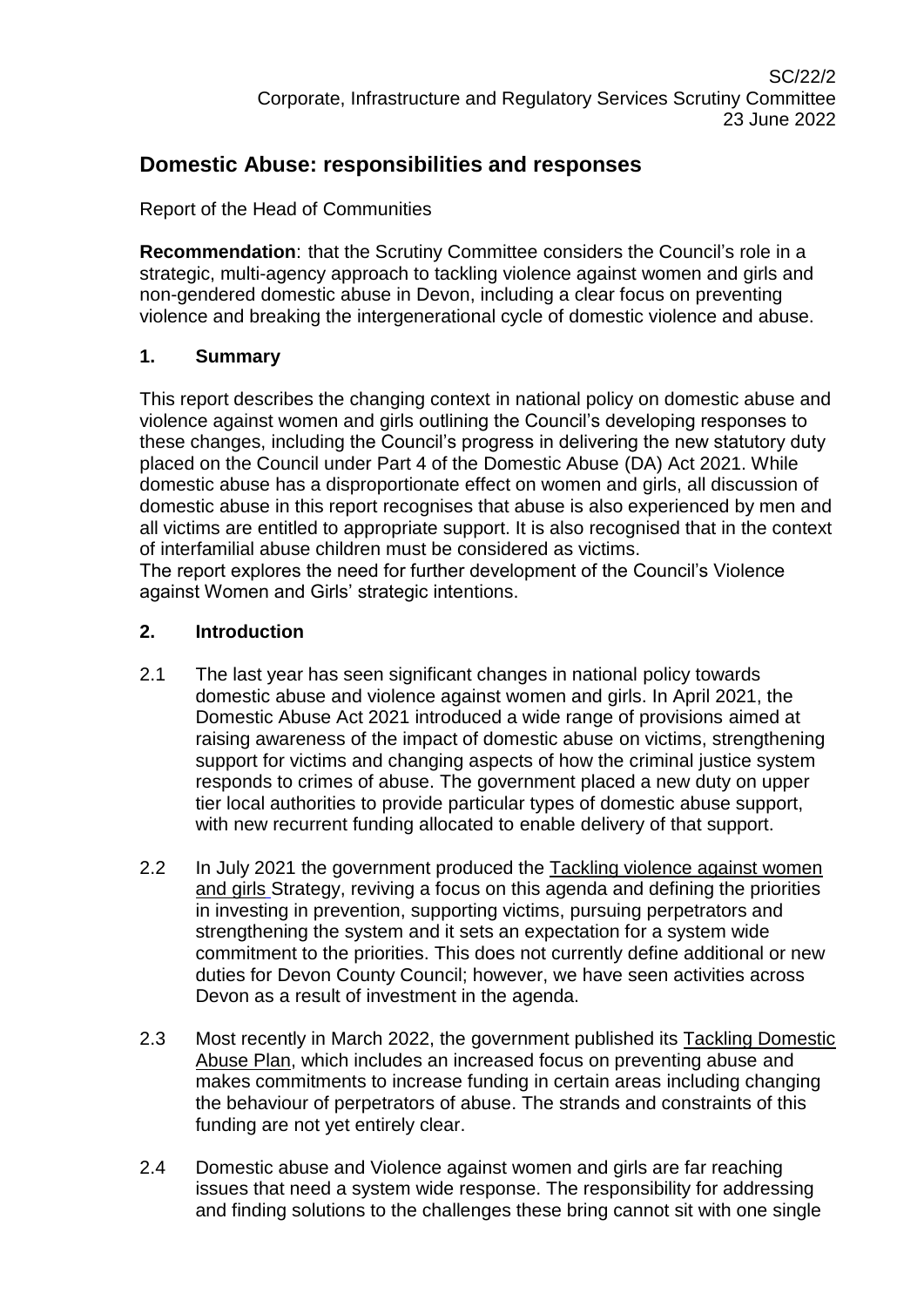body or organisation, but rather requires commitment from and complete collaboration across multiple organisations within systems that serve our communities.

2.5 This progress report focuses on the work directly overseen and undertaken by Devon County Council Communities' Team and does not extend to other relevant and co-existing areas of work such as the work of Children Social Care or Adult Safeguarding or progress by our colleagues in NHS – Devon unless these are projects we have directly been engaged with.

### **3. Progress: Domestic Abuse Act**

- 3.1 Since report SC/21/1 to this committee in September 2021, a significant amount of focus has been given to meeting the Council's new statutory duty under Part 4 of the Domestic Abuse Act 2021. The first responsibilities under the duty were to:
	- Form a Domestic Abuse Local Partnership Board
	- Carry out a needs assessment for the domestic abuse support needed by people in safe accommodation
	- Create a Strategy to deliver the support under the Act, consult on it and publish a final version.
- 3.2 These three initial responsibilities have all been achieved:
	- The Partnership Board has been meeting monthly since April 2021 and brings together a broad range of statutory partners and specialist organisations. We are in the process of reviewing this to ensure that the Board not only meets the statutory obligations but grows and develops as a partnership responsive to local needs and demands.
	- The Strategy for delivering domestic abuse support in safe accommodation - [Domestic and Sexual Violence and Abuse](https://www.devon.gov.uk/dsva/document/strategy-for-delivering-domestic-abuse-support-in-safe-accommodation/)  [\(devon.gov.uk\)](https://www.devon.gov.uk/dsva/document/strategy-for-delivering-domestic-abuse-support-in-safe-accommodation/) (Including the needs assessment) was endorsed by the Partnership Board, agreed by Devon County Council's Cabinet and published in December 2021.
	- The delivery of the Strategy has now moved to implementation through the creation of project workstreams to deliver specific outcomes and services (see below table). The Partnership Board is providing guidance on the design of the projects and services.

| <b>OUTCOME 1</b>                                 | <b>OUTCOME 2</b>                                                                   | <b>OUTCOME 3</b>                                                          | <b>OUTCOME 4</b>                                                                              |  |
|--------------------------------------------------|------------------------------------------------------------------------------------|---------------------------------------------------------------------------|-----------------------------------------------------------------------------------------------|--|
| Victims (and their                               | <b>Victims</b>                                                                     | Victims get the                                                           | A range of trauma                                                                             |  |
| children) fleeing                                | experiencing                                                                       | support they need                                                         | responsive                                                                                    |  |
| domestic abuse                                   | domestic abuse                                                                     | to leave their                                                            | therapeutic support                                                                           |  |
| can access good                                  | that wish to                                                                       | relationship                                                              | is available to                                                                               |  |
| quality safe                                     | remain in their                                                                    |                                                                           | victims (and their                                                                            |  |
| accommodation                                    | homes can do so                                                                    |                                                                           | children) to support                                                                          |  |
| appropriate for                                  | safely                                                                             |                                                                           | recovery and break                                                                            |  |
| their needs                                      |                                                                                    |                                                                           | the cycle                                                                                     |  |
| <b>INDICATORS</b>                                |                                                                                    |                                                                           |                                                                                               |  |
| Number (N.) of<br>safe<br>accommodation<br>units | N. of victims<br>supported to stay<br>in their home with<br>perpetrator<br>removed | N. of people<br>seeking support<br>Type of specialist<br>support received | N. of victims who<br>received<br>therapeutic support<br>re-referred for<br>further DA support |  |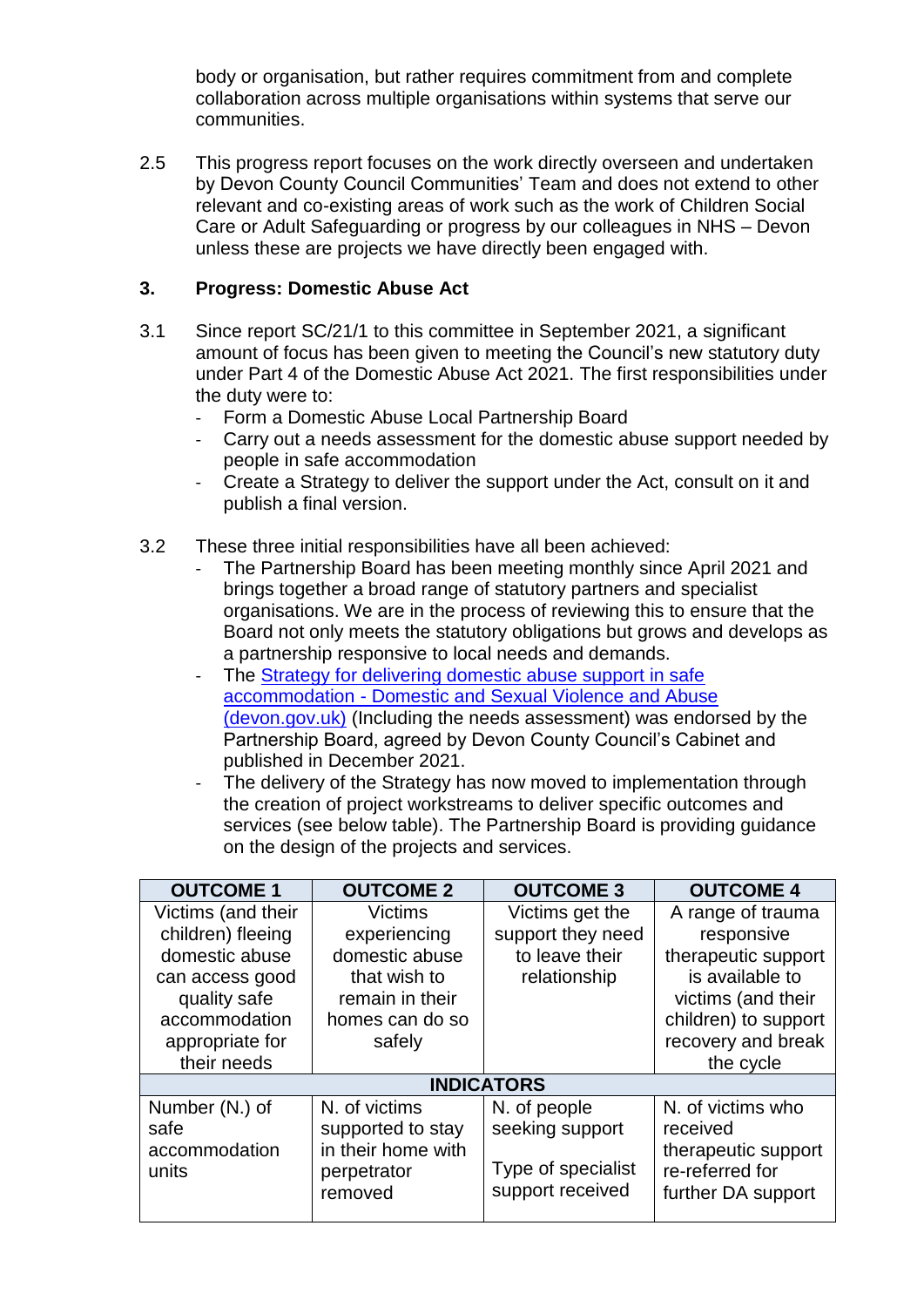| N. of people<br>accessing DA<br>support in safe<br>accommodation<br>N. of families<br>accessing safe<br>accommodation                                                                         | N. of removals<br>N of victims<br>supported to stay<br>home safely with<br>perpetrator                                   |                                               | Post support<br>Mental Health self-<br>assessment                                           |  |
|-----------------------------------------------------------------------------------------------------------------------------------------------------------------------------------------------|--------------------------------------------------------------------------------------------------------------------------|-----------------------------------------------|---------------------------------------------------------------------------------------------|--|
| <b>WORKSTREAMS</b>                                                                                                                                                                            |                                                                                                                          |                                               |                                                                                             |  |
| 1.1 Increase safe<br>accommodation<br>1.2 Support for<br>women with<br>complex needs in<br>safe<br>accommodation<br>1.3 Support for<br>victims and their<br>children in safe<br>accommodation | 2. Staying put -<br>support for whole<br>family so victims<br>and children can<br>stay safely in their<br>home long term | 3. Underpinned by<br>existing DA<br>provision | 4. A range of<br>person-centred<br>therapeutic support<br>for victims and their<br>children |  |
| 5. Support accessible and appropriate for people with protected characteristics                                                                                                               |                                                                                                                          |                                               |                                                                                             |  |
| 8 Data and insights (dynamic needs assessment)                                                                                                                                                |                                                                                                                          |                                               |                                                                                             |  |

3.3 The above workstreams will result in the design and procurement of some new services. The workstreams are at different stages of progression and are developing in different ways.

Workstream updates:

Increase Safe Accommodation (Ref 1.1 in table): This project aims to respond to the acute lack of safe accommodation for domestic abuse victims in Devon. The work is being led by District Council colleagues within the remit of the Devon and Cornwall Housing Options Partnership (DCHOP). A soft market testing exercise just completed will now lead to the commissioning of a short consultancy to provide more detail on safe accommodation needs across the County and identify options to increase the supply. We foresee this being completed by October 2022. It is worth noting that the scope of the Domestic Abuse Act funding allocated to upper tier authorities is not capital funding, so availability of safe accommodation for victims of domestic abuse will be pivotal for the success of this project.

Support for women with complex needs (1.2 in table): We are investing in a 'proof of concept' Women First project in partnership with specialist services in Barnstaple and engaging in conversation with organisations in Exeter, who are providing person-centred support to women with multiple complex needs, for whom standard refuges or safe accommodation are not a viable option. This model is based on "housing first" principles and entails person centred care wrapped around the women's presenting needs and moves away from the approach of providing only a response to the presenting issue or delivering only what the service is commissioned for. This forces people with multiple needs to attempt to access a multitude of services to get their needs met resulting in them not getting what they need most of the time. We will use findings from this pilot to inform future joint commissioning of services for those with complex needs and multiple disadvantages.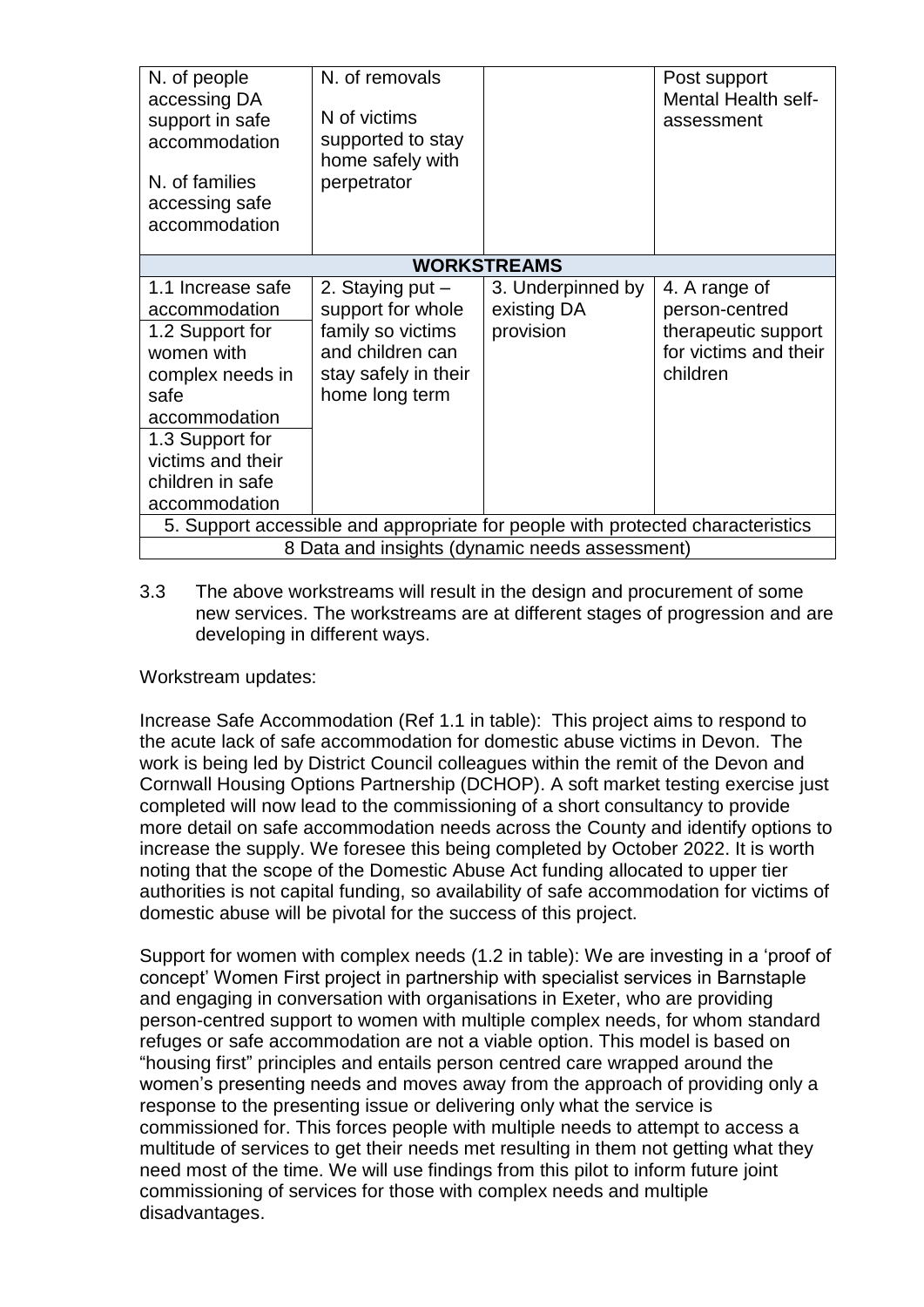Support for victims and their children (1.3 in table): This project depends in part on 1.1 and this will need to progress in order to define what is required to provide a comprehensive package of support appropriate to the accommodation. We are in consultation with local domestic abuse support providers around modelling the offer. Whilst we await further developments with the accommodation strand, we are exploring the possibility of a more rapid response to the need through a 'proof of concept' project which would utilise existing "Place of Safety" accommodation in the county to test the efficacy of a support model and provide evidence base for scaling up the project countywide, next year.

"Staying Put" (2 in table): this approach focuses on enabling victims of abuse to stay safely in their own home, with the person causing harm removed. One specific approach is "Sanctuary Schemes", which focus on physical security measures in the home. Even this limited option is not universally present in Devon due to the requirement for this scheme to be supported by Police Crime Prevention Officers, which are not consistently available across the county. The detail of how this type of offer is modelled can ensure its success or failure. As such, and true to our principles of wanting to hear the voice of lived experience throughout our work, and of co-design and co-production, we are in the process of engaging people that experienced domestic abuse and either have stayed at home or resorted to moving into alternative accommodation and we will use their experiences in the design of the offer. We are, moreover, co-ordinating a collaborative response to this by setting up a multi-agency working group to drive this workstream and collectively overcome some of the preconceived barriers across the system.

Support to leave abusive relationships (3 in table): This workstream is currently fulfilled through existing Domestic Abuse support provision but will need reviewing once the safe accommodation offer is defined in order to avoid duplication and/ or gaps in delivery.

Therapeutic Support (4 in table): This has proven to be a challenging area of work primarily due to the varied need and interpretation of need across stakeholders as well as the breadth of the population in scope as it applies to children, young people and adults. Our commitment is to undertake a gap analysis to identify where resource would be best placed and have most impact. Additionally, we will also be exploring short term solutions to respond to the more pressing and evidence-based needs through short term interim commissioning of delivery. Devon County Council is also contributing to funding the continuation of a range of therapeutic support interventions for families impacted by domestic abuse within the Early Help arena. The remainder of the funding is being provided through a Local Partnership Fund which the Office of the Police and Crime Commissioner and Devon and Cornwall Police have made available to the Safer Devon Partnership through their Serious Violence Programme. Part of the funding is being used to commission an independent evaluation that will be used to help to inform future commissioning decisions.

Supporting people with protected characteristics (5 in table): This workstream cuts across all our work and is currently being progressed at peninsula level under the EOS peninsula partnership exploring intersectionality and protected characteristics. Needs assessments have been completed and unsurprisingly have identified different needs for different protected characteristics and led to a variety of recommendations. A decision has been taken in favour of a staged approach to meeting the needs of people with protected characteristics and the first to be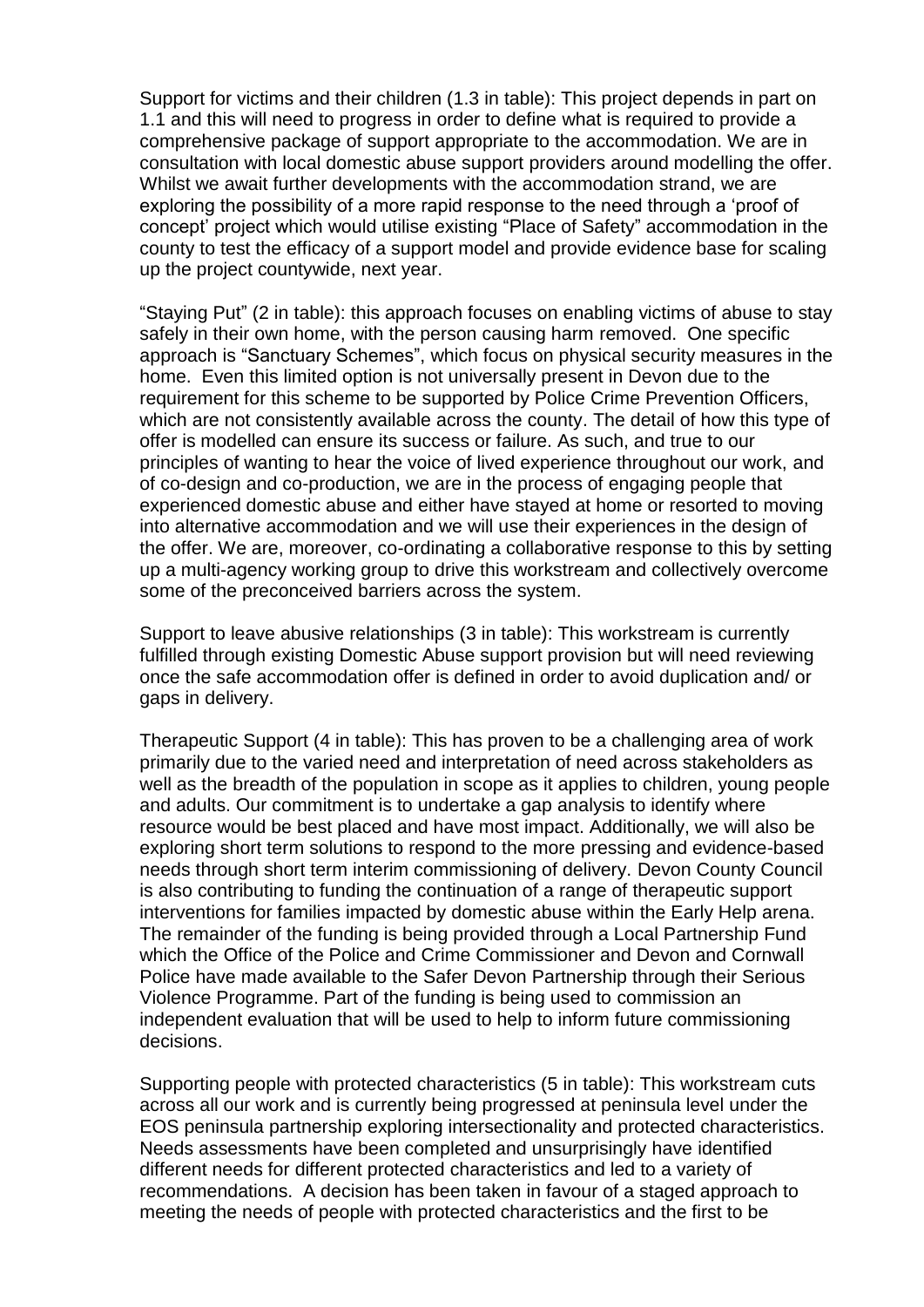addressed will be learning disabilities as, at present, the greatest evidence of need has been found here. Moreover, a 1-year pilot for a System Capacity Builder, who will facilitate peninsula wide system development, is being progressed.

In addition to the above workstreams, the Council is using the new funding to support existing services which fall within the remit of the Act, including: The women's refuge operated by North Devon Against Domestic Abuse and Specialist Behaviour Change Advisors working with families experiencing abusive relationships.

We have also identified a need to better resource our own team and we are currently undertaking a review so that we can effectively respond to the increased demand arising from the duty under the Domestic Abuse Act.

### **4. Beyond the Domestic Abuse Act:**

- 4.1 Although the DA Act has influenced most recent activity, it does not amount to all activity. We embrace the opportunity to also update on progress on other relevant areas of work:
- 4.1.1 We have recently commissioned a domestic abuse training package for professionals. This is in a late phase of design by the provider and will be delivered to professionals across Devon including professionals working with children and young people.
- 4.1.2 CRAFT Approach since 2019 we have been supporting this project designed to provide a framework, through system wide professionals' development, for domestic abuse prevention practice, focused on developing more ethical, equitable and socially just outcomes, for those experiencing, causing, and responding to abusive behaviour. This time limited pilot has reached almost 200 professionals in the delivery period and is now in the process of step down and evaluation. The evaluation is not ready for distribution but highlights some significant unexpected findings such as the importance that needs to be placed on the wellbeing of those who support people affected by domestic abuse.
- 4.1.3 Running since December 2020 and funded by Safer Devon Partnership through the Office of the Police and Crime Commissioner, we have been piloting a Young People Behaviour Change IDVA (Independent Domestic Violence Advocate) role offering a bespoke 1:1 intervention service for young people who are displaying a pattern of abusive behaviours towards a partner or family members/carers and who have themselves experienced/witnessed domestic abuse in the family home. This will run until at least the end of this financial year and is being evaluated by the University of Plymouth.
- 4.1.4 Initially funded by Safer Devon Partnership through the Office of the Police and Crime Commissioner and receiving continued funding through the DA Act fund for 2022-23, Behaviour Change IDVAs operate across Devon engaging those identified as perpetrators of domestic abuse through a behaviour change programme. This is currently being evaluated by Exeter University. Although there is a clear commitment to this agenda, and a real evidence base to support this work, funding for this has been historically unreliable and inconsistent, which has posed many challenges including recruitment and retention and forward planning. We very recently welcomed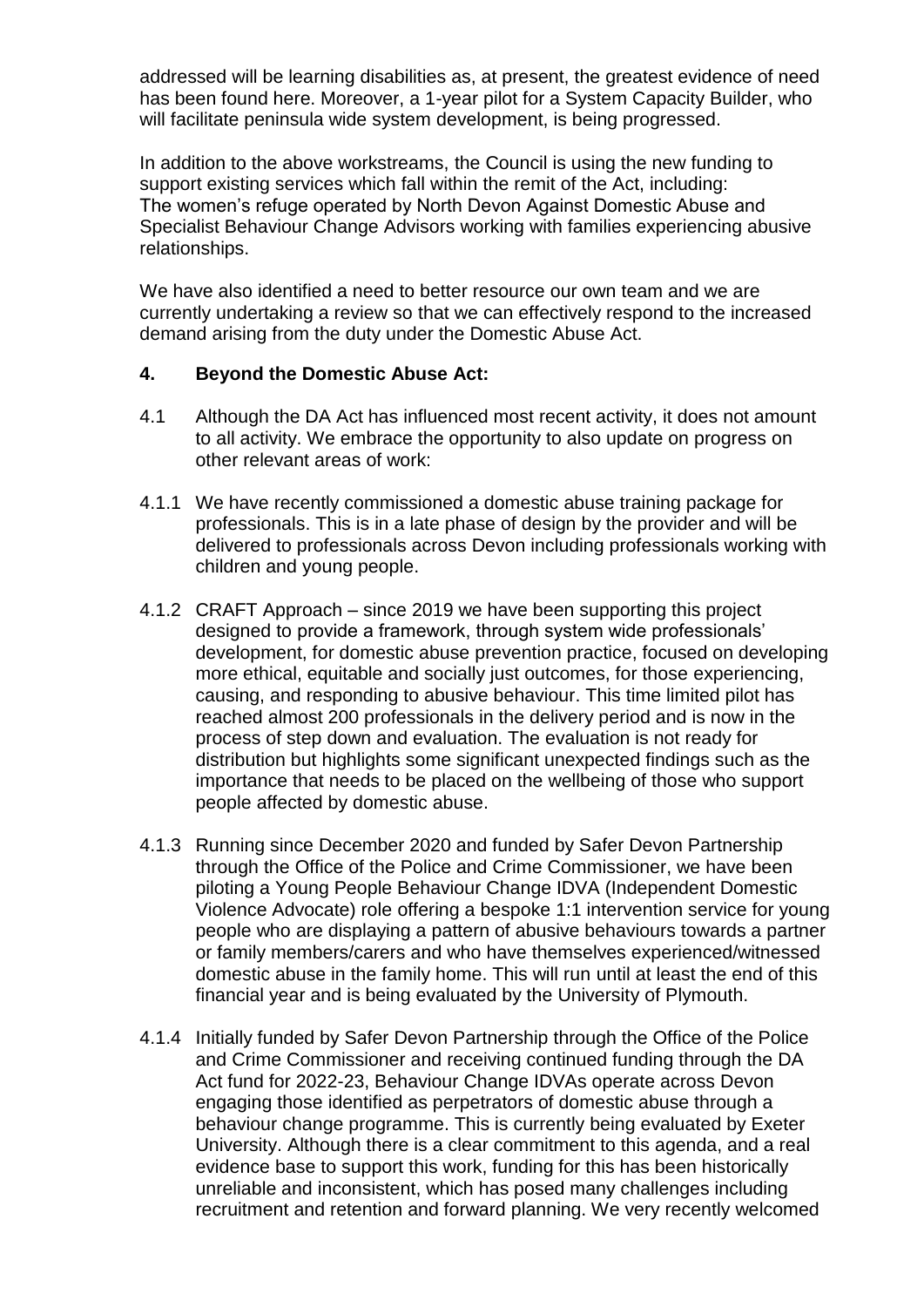information from the Home Office which suggests that the need has been recognised and that there may be on the horizon opportunity for more sustained funding for Behaviour Change interventions such as this. We are preparing for this and establishing best course of action.

4.1.5 Finally, in collaboration with colleagues across the peninsula, and hosted by NHS Devon (CCG), we are currently engaged in a Sexual Violence Trauma Pathfinder pilot project which aims to create and improve pathways and partnership working approaches for the benefit of adults with complex trauma-related mental health needs associated with sexual assault and abuse.

### **5. Strategic ambition**

- 5.1 We are in the early stages of strategic planning for the organisation in reference to Violence Against Women and Girls and Domestic Violence and Abuse, which needs more time to be effectively developed. An effective approach will require commitment and coordinated action from multiple Council services, statutory agencies, specialist organisations, voluntary and community sector partners and society as a whole.
- 5.2 There are a number of developments that could help to inform our thinking in terms of how we take this forward:
- 5.2.1 Exeter City Council has embraced and is driving forward the VAWG agenda and has developed a Safety of Women at Night (SWaN) Charter.
- 5.2.2 Plymouth have developed, in recent months, a Violence Against Women and Girls Commission which focuses efforts on educating men and boys and preventative measures, instigating a cultural shift across the city.
- 5.2.3 Devon and Cornwall Police have developed a Violence Against Women and Girls Strategy and updated action plan and made violence against women and girls their top priority.
- 5.2.4 The Safer Devon Partnership has recently taken the decision to prioritise violence prevention through the development of new solution focused cohesive arrangements for tackling violence and it's causes. This will have a particular focus on domestic abuse and violence against women and girls. Statutory agencies, including the Council, will need to define their role in relation to this – both in terms of development and delivery.

In addition to supporting the ongoing workstreams and strategies around Domestic Violence and Abuse, we would suggest the Committee considers how the Council can best develop and articulate a statement of intent around tackling violence against women and girls that includes a focus on:

 education, prevention and early intervention for boys, girls and whole Devon communities

 breaking the cycle of intergenerational trauma, misogyny and abuse. Additionally, we would welcome the Committee's consideration in reference to focusing on creating a roadmap that drives responsive and dynamic action to achieve the broad strategic objectives identified.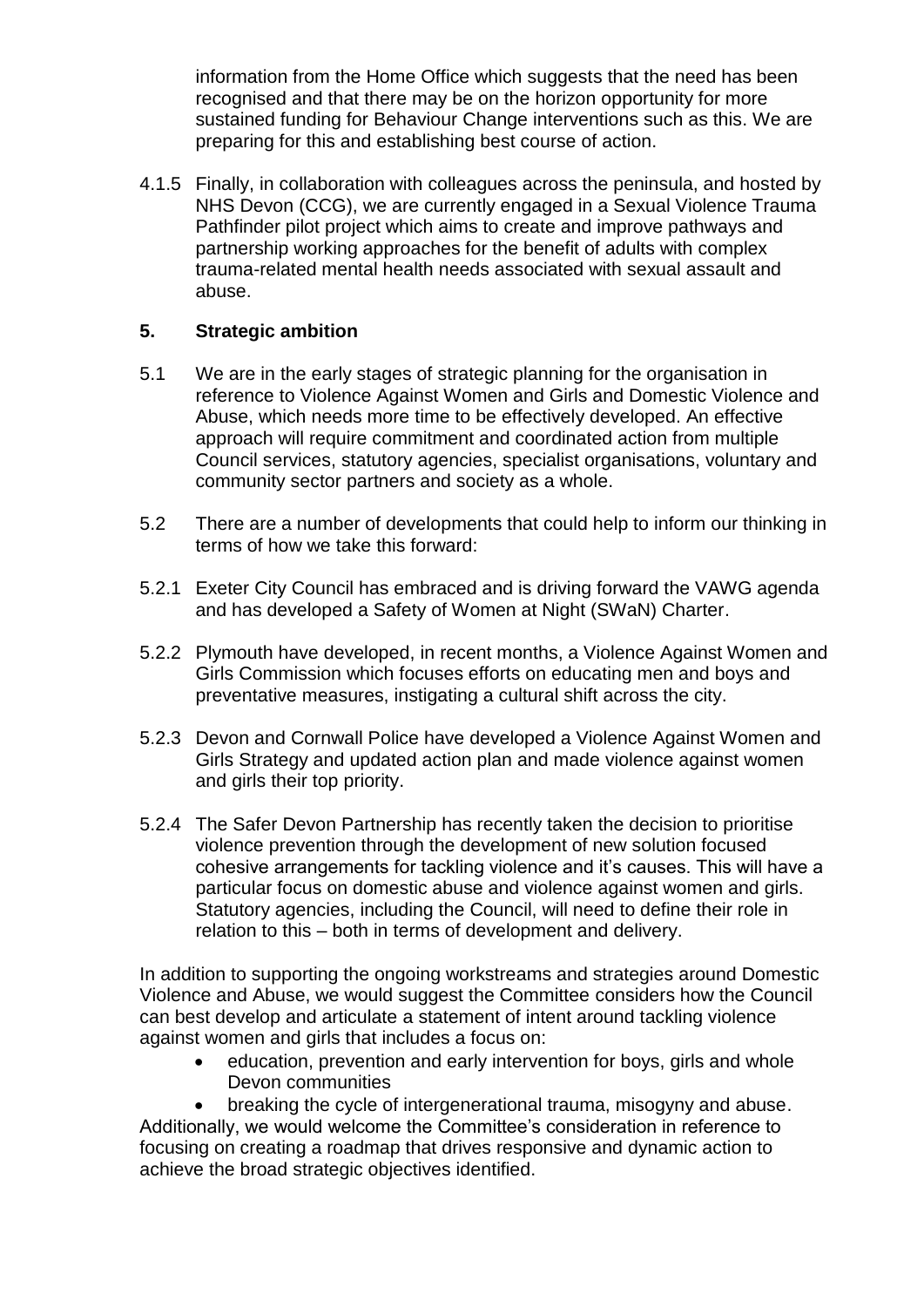A plan will need to be formulated to effectively respond to these emerging findings and resource would need to be identified to support this.

## **6. Alignment with Strategic Plan**

Domestic Abuse is a stated priority within the [Council's Strategic Plan 2021 –](https://www.devon.gov.uk/strategic-plan/?nowprocket=1) 2025 under two strategic priorities. Under the 'Tackling Poverty and Inequality' priority the Council commits to prioritise the delivery of our domestic violence and abuse strategy; and under the 'Helping communities to be safe, connected and resilient' priority there is a commitment to keeping people safe by improving community safety and targeting domestic violence and abuse.

### **7. Financial Considerations**

The government recognised the costs of delivering the new duty under Part 4 of the Domestic Abuse Act 2021 as a New Burden on local authorities and has allocated additional funding to Devon County Council in 2021-22 of £1.4m. A similar sum has been allocated in 2022-23. The funding has been allocated as a non-ring-fenced grant but is expected to be incorporated into the Local Government Settlement at some future point.

The amount of funding for years from 2023 is unconfirmed and will be a matter for the next Spending Review. The [Statutory Guidance](https://www.gov.uk/government/publications/domestic-abuse-support-within-safe-accommodation/delivery-of-support-to-victims-of-domestic-abuse-in-domestic-abuse-safe-accommodation-services) for the delivery of the new duty recommends that local authority Strategies should cover a period of 3 years and that commissioning for services under these Strategies should be conducted on a "longterm basis". This clearly presents some risk for decisions on commissioning services when the level of funding for the period covered by Strategies is not known.

In addition to the above, Devon County Council is committed to the commissioning of community-based domestic abuse support services (lead provider Splitz Support Services) at an annual cost of £800k. The service is funded from the Public Health Grant. The Council also administers several short-term funding streams for additional related pilot projects such as behaviour change activities. The transient and inconsistent nature of this funding poses challenges to long term planning and strategic decision making.

### **8. Legal Considerations**

There are no specific legal considerations other than as set out in the primary legislation for the Domestic Abuse Act 2021 and associated regulations.

## **9. Environmental Impact Considerations (Including Climate Change)**

There are no significant environment impact considerations.

### **10. Equality Considerations**

The needs assessment carried out to inform Devon's Strategy for Domestic Abuse Support in Safe Accommodation drew on testimony from a range of organisations representing people with protected characteristics, disabilities and complex needs. This testimony highlighted that there are significant barriers that can prevent people from recognising that they are experiencing abuse, from knowing where to go for support, and from receiving support that addresses their particular background and needs. These barriers include language (need for advocacy or interpreting and